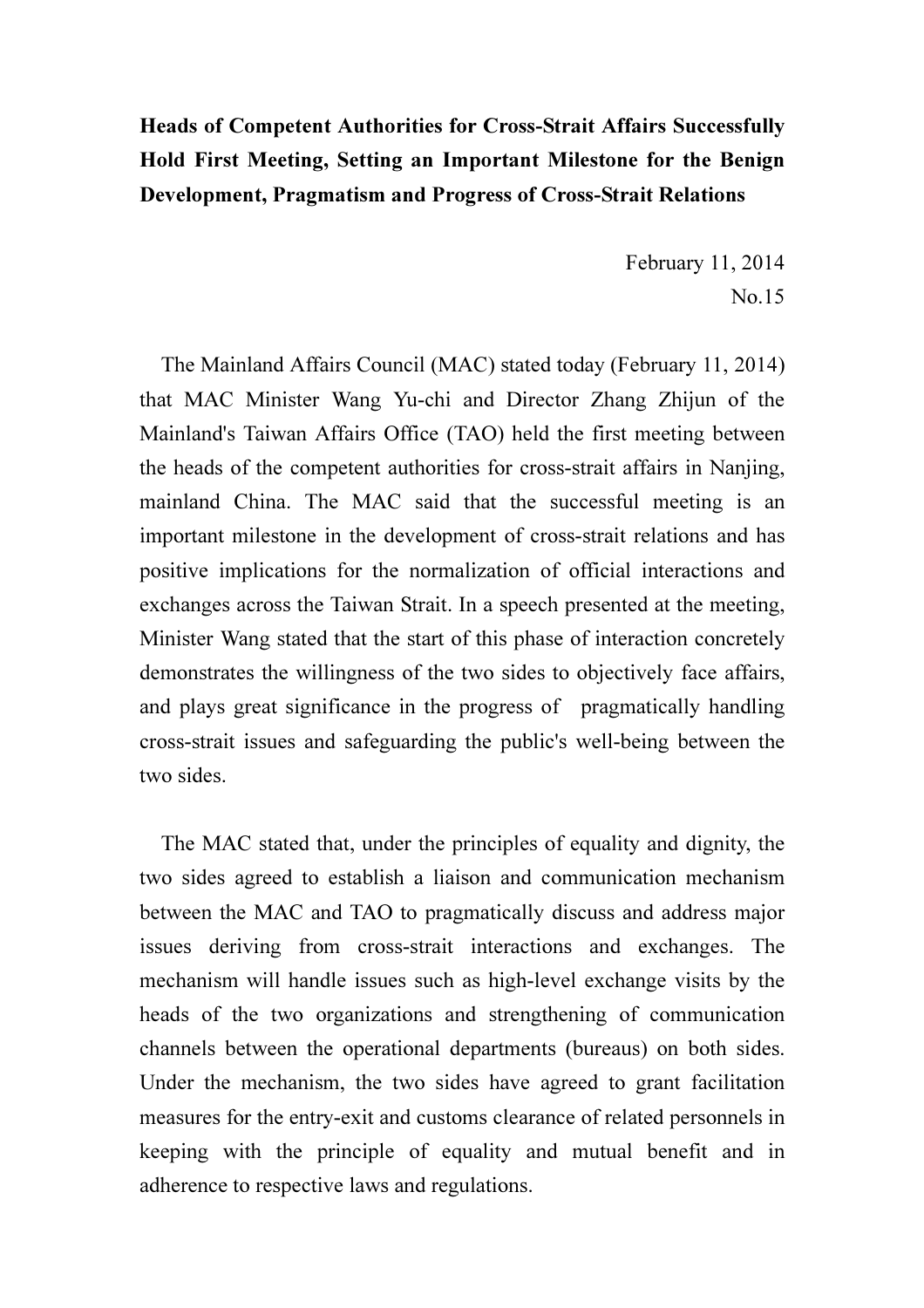Regarding the issue of humanitarian visiting functions for the reciprocal institutions of the SEF and the ARATS, Minister Wang emphasized during the meeting that the main objective of the institutions' establishment is to promptly and effectively serve the people. During the meeting, Minister Wang said that Taiwan's institution functions should include the right to visit Taiwanese citizens whose personal freedom have been restricted in the Mainland. The two sides also agreed to more proactively discuss feasible measures and pragmatically handle issues related to the establishment of reciprocal institutions.

 Minister Wang also expressed hope in the meeting for the Mainland to provide proper medical coverage for Taiwanese students in the Mainland. Zhang Zhijun expressed the willingness to more substantively implement medical coverage for Taiwanese students at Mainland tertiary education and scientific research institutes, so that they may also be included in the basic medical insurance program for urban residents, on par with local students. Minister Wang affirmed and welcomed the value placed by the Mainland on the issue of medical coverage for Taiwanese students at Mainland schools, and also stated that the Taiwan side should continue to actively push for the inclusion of Mainland students in Taiwan into the Taiwan National Health Insurance program, so that both Taiwanese and Mainland students may enjoy friendly learning and living environment.

In response to proposals raised by the Mainland side to promptly resolve issues related to living conveniences for reporters stationed on each other's side, Minister Wang emphasized that, at this stage, the two sides should discuss this matter in tandem with the issue of the reciprocal exchange of news information across the Strait, so as to facilitate improvement of the overall environment for cross-strait news information, as well as continue to provide conveniences for stationed reporters. Furthermore, the two sides will also continue to promote cross-strait